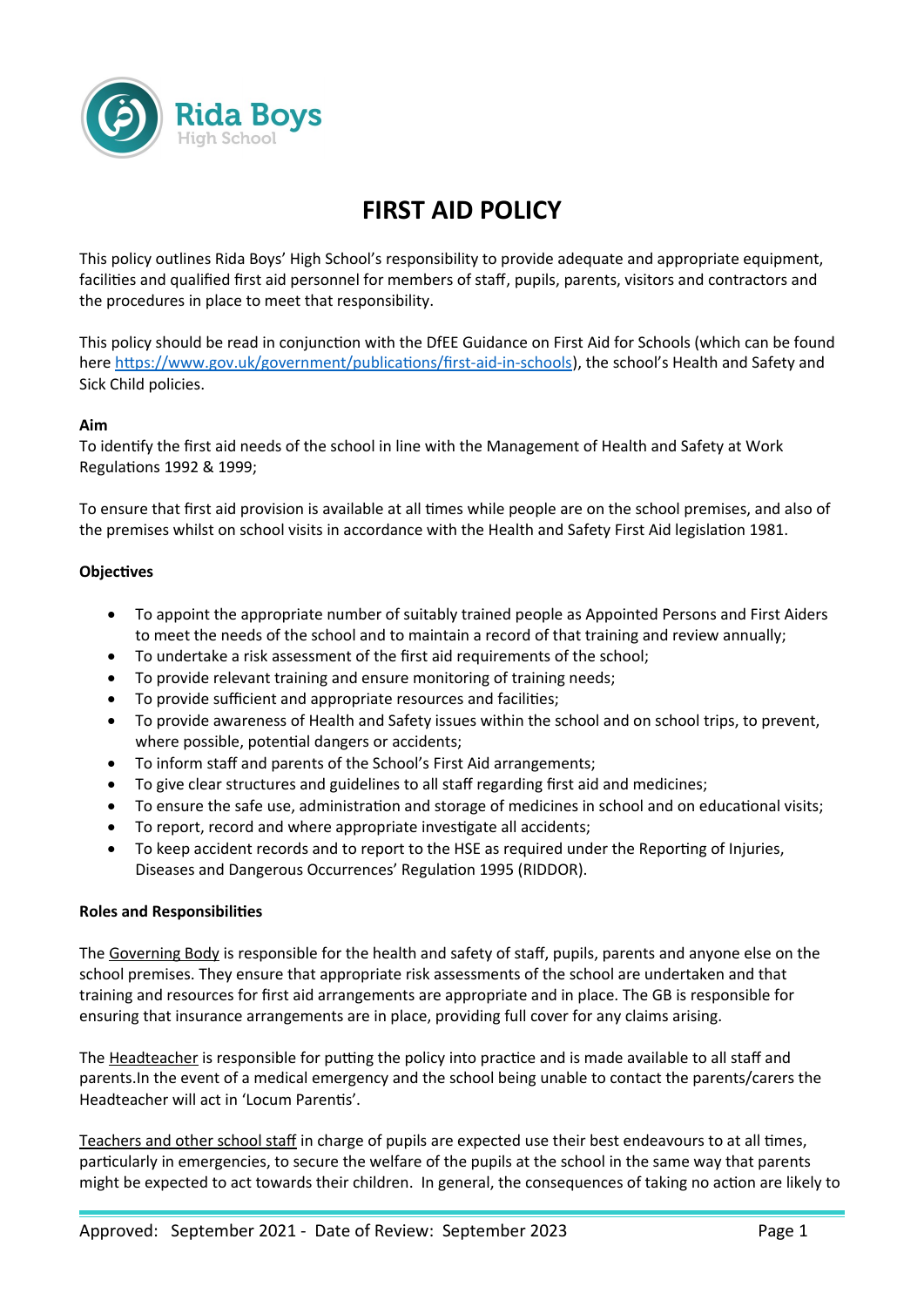be more serious than those of trying to assist in an emergency.

# *Duties of an Appointed Person (Guidance on First Aid for schools = DfEE)*

- Takes charge when someone is injured or becomes ill;
- Looks after the first-aid equipment e.g. restocking the first aid container, ordering equipment;
- Ensures that an ambulance or other professional medical help is summoned when appropriate.

# *Main Duties of a First Aider (Guidance on First Aid for schools - DfEE)*

- To give immediate help to casualties with common injuries or illnesses and those arising from specific hazards at school;
- When necessary, ensure that an ambulance or other professional medical help is called.

In addition to the above, First Aiders are required to follow the procedures outlined in this policy.

### **First Aid Provision**

First Aid kits are available at the following destinations:-

- The medical room where first aid is administered;
- The kitchen;
- The main office;
- All classrooms;
- Classrooms;
- 1 portable kit for sports and other outing use (kept in the school office);

# **First Aid Equipment and Facilities**

- The Medical room is designated as the First Aid room for treatment, sickness and the administration of First Aid.
- The room has a fixed locked store for medication, a yellow bin for waste materials, wash basin and a sick bed. Details of children with severe medical conditions are displayed in the first aid room – including a copy of their care plan;
- The names of First Aiders are displayed in all classrooms, passages, and school office;
- A staff member responsible for the maintenance of the contents of the first aid boxes and other supplies has been appointed. They undertake a check of the contents every two weeks and restock as necessary;
- Ice packs are kept in the freezer which is located in the kitchen area;
- The cleaners' closet is where the designated dustpan, brush and bleach is located;
- All staff are trained in any aspects of First Aid deemed necessary e.g. asthma, epilepsy, the use of an epipen;
- Basic hygiene procedures are followed by staff administering first aid treatment;
- Single-use disposable gloves are worn when treatment involves blood or other body fluids;
- All staff are responsible for ensuring that they have read the school's First Aid Policy.

# **First Aid Training**

The GB and the Headteacher are responsible for ensuring that there are an adequate number of qualified First Aiders/Appointed Persons. They ensure relevant staff are trained in the use and administration of Epipens.The school maintains an up-to-date list of those employees who have undergone emergency first aid training.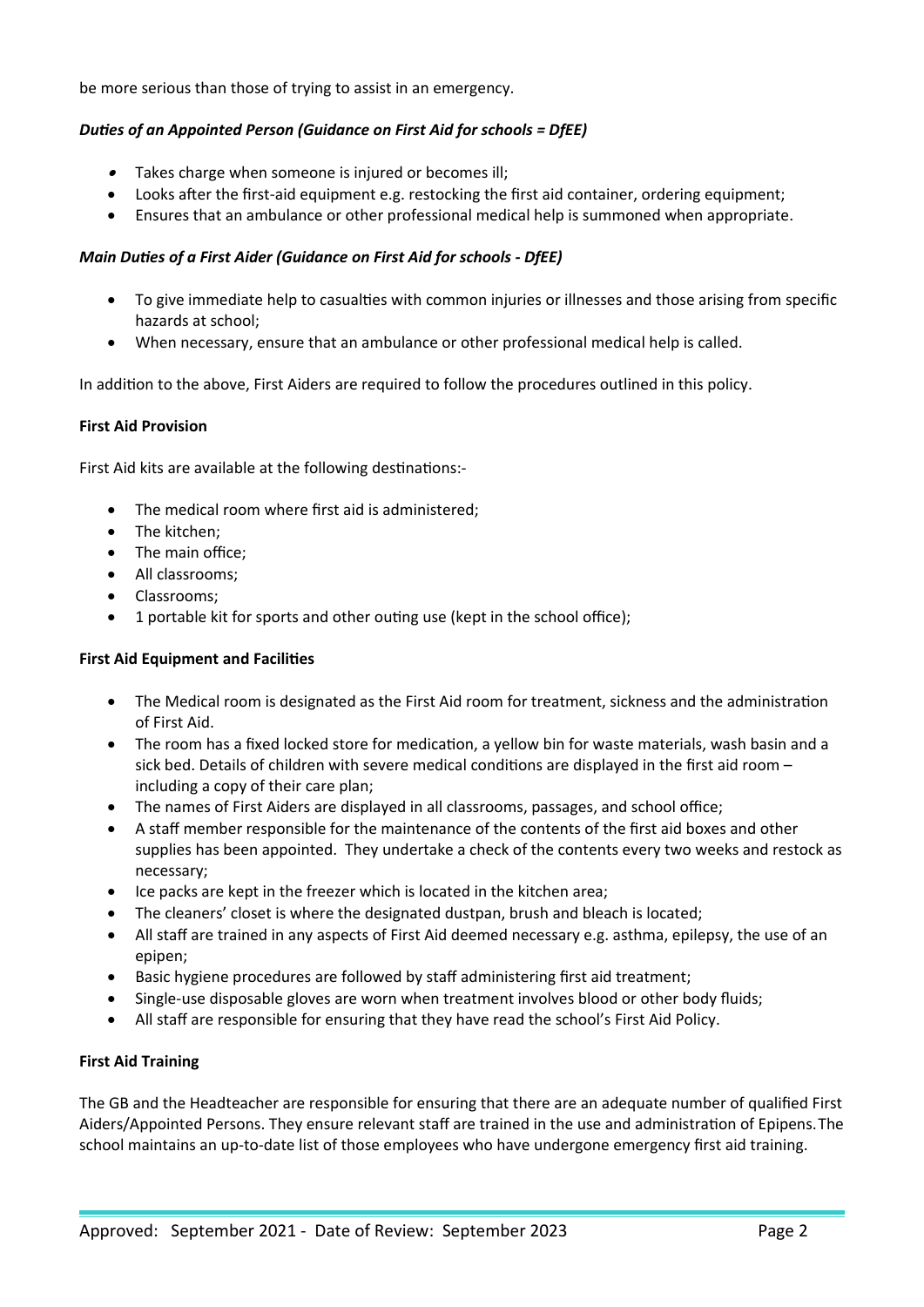All staff are informed of First Aid arrangements including reporting and recording and are made aware of this policy as part of their induction.

The Headteacher is responsible for ensuring that there is an adequate number of qualified First Aiders.

#### **Dealing with Head Injuries**

- Accidents involving a pupil's head can be complicated as the injury may not be evident (e.g. internal) and the effects only become noticeable after a period of time;
- If the head injury is minor, and emergency treatment is not required, it should still be monitored closely and a head injury slip should be completed and given to the parents which will outline the injury sustained and symptoms to look out for;
- The school will contact parents by phone if they have concerns about the injury.

#### **Procedures in the Event of an Emergency**

Examples of emergencies which will require calling the Emergency services are listed below:

- Serious injuries;
- Significant head injuries;
- Severe allergic reactions:
- Asthma attacks;
- Epileptic fits;
- Difficulty in breathing;
- Fainting or period of unconsciousness;
- Hypoglycemia in diabetics;
- Bleeding;
- Fractures or sprains;
- Concussion.

#### **Dealing with Accidents**

If an accident is witnessed and the injured person is able to walk, staff shall take them to the medical room and contact a First Aider. Do not leave them unattended;

If an incident is witnessed and the injured person does not seem able to move, or if an injury is sustained inthe region of the head, neck or spine movement should be avoided except if the situation is life threatening in which case it is necessary to make sure that the airway is clear.

- The injured person shall not be left unattended;
- Talk to the person to relax and to reassure them of the action being taken;
- A message shall be sent to the office to ask them to contact a First Aider;

If a First Aider is not available, or the situation requires urgent medical assistance then an ambulance shall be called without hesitation.

#### **Dealing with an Emergency**

Where the injury is an emergency, an ambulance MUST be called following which parents shall be contacted; Where hospital treatment is required but it is not an emergency, then SMT/Admin shall contact the parents for them to take over the responsibility of the child;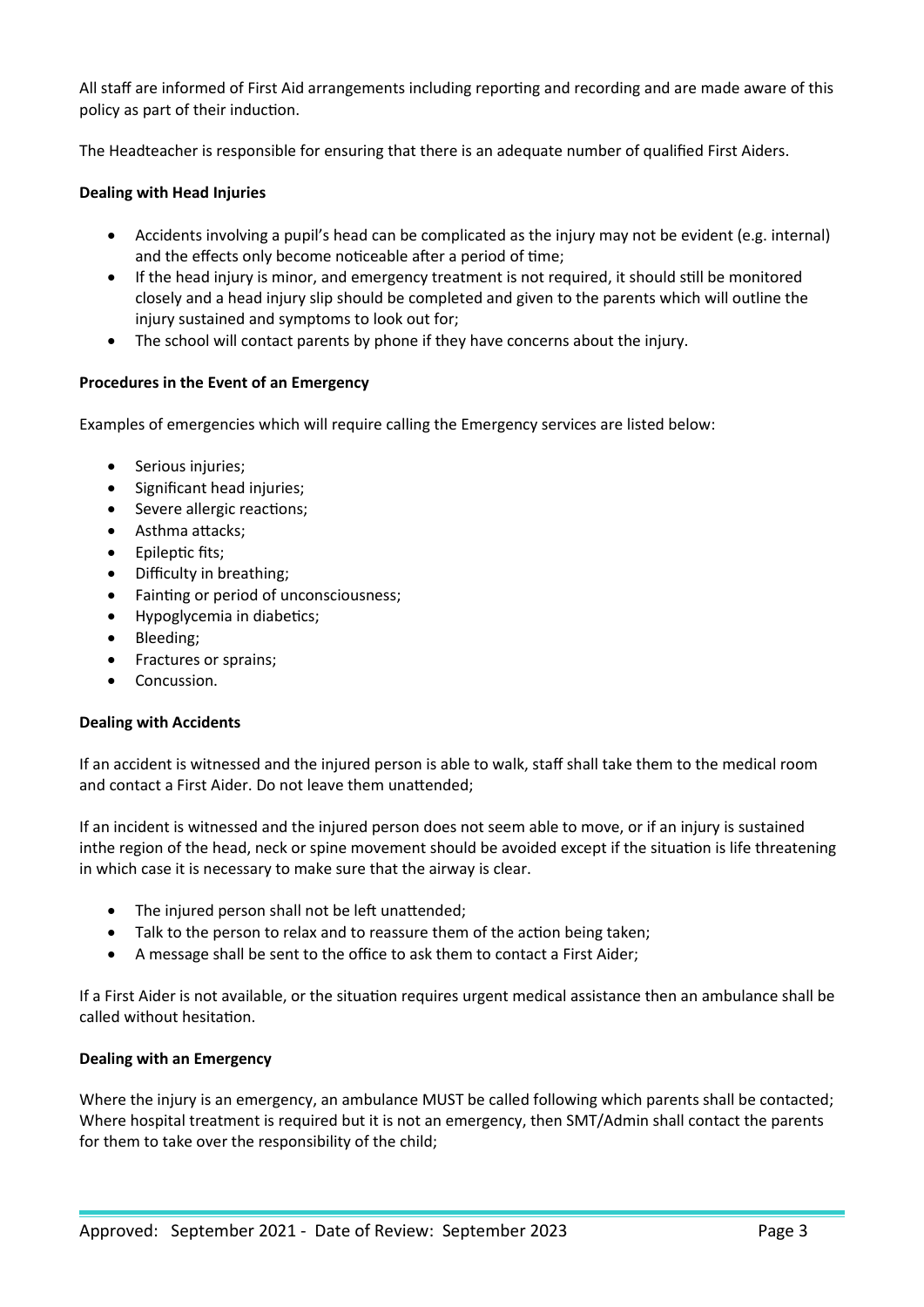In the event that the parents cannot be contacted, the Headteacher or SMT shall accompany the child to hospital and remain with them until the parents can be contacted.

### **Administration of Medicines**

Parents give written consent to authorise First Aiders to administer prescribed medication; A First Aider shall administer prescribed medicine providing that a 'Parental Agreement' form, kept in the school office, is completed and signed.

- Records are kept in the office of all prescribed medicines administered;
- Non prescribed medicines are not allowed in school;
- Our trained First Aiders administer medicines for chronic or long-term conditions;
- Medicines are stored in a locked cupboard. Staff shall record the time medication is given and sign the record sheet;
- Asthma sufferers are permitted to bring their own treatments (inhalers etc.) to school providing a consent form is completed by parents;
- Medication for asthma is stored in an unlocked cupboard in the school office;
- Asthma treatments are administered by the pupil, but are supervised by a First Aider when taking the inhaler and the time and date is logged on a recording sheet;
- A list of asthma sufferers is kept within the school office and each class has a list of pupils suffering from Asthma;
- Asthma treatments are taken on Educational Visits and 'off site' sporting activities;
- Parents are responsible for checking that the inhalers are still within their 'Use by dates' and for replacing them;
- Parents are responsible for checking that the treatments are still within their 'Use by dates' and for replenishing them.
- Epipens for anaphylaxis sufferers, are kept out of reach in the individual's classroom;
- Epipens are only administered by members of staff who have received Epipen training
- Epipens and the appropriate trained member of staff are taken on Educational Visits and offsite sporting activities.

#### **Hygiene/Infection Control**

- Hands must be washed before and after giving First Aid;
- Single-use disposable gloves must be worn when treatment involves blood or other body fluids;
- Any soiled dressings etc. must be disposed of in the yellow clinical waste bin;
- Any body fluids on the floor should have absorbent granules sprinkled on to them, then swept up with the designated dustpan and brush. This should also go in a yellow bag and be disposed of yellow waste bin. If possible area should be bleached (dilute 1:10);
- Body fluid spillages on hard surfaces should be cleaned up then bleached;
- Exposed cuts and abrasions should always be covered by hypo-allergic plasters.

# **Staff Procedure**

Playtime and lunchtime incidents are dealt with by the staff on duty.

- For injuries that require closer attention children shall be sent to the school office;
- An adult witness shall be present if tending to areas of the body between the waist and the knees;
- If an injury is to the groin area then reasonable efforts shall be taken to seek permission from the parents before attending to the child or request made to the parents to come into school and witness any first aid administered;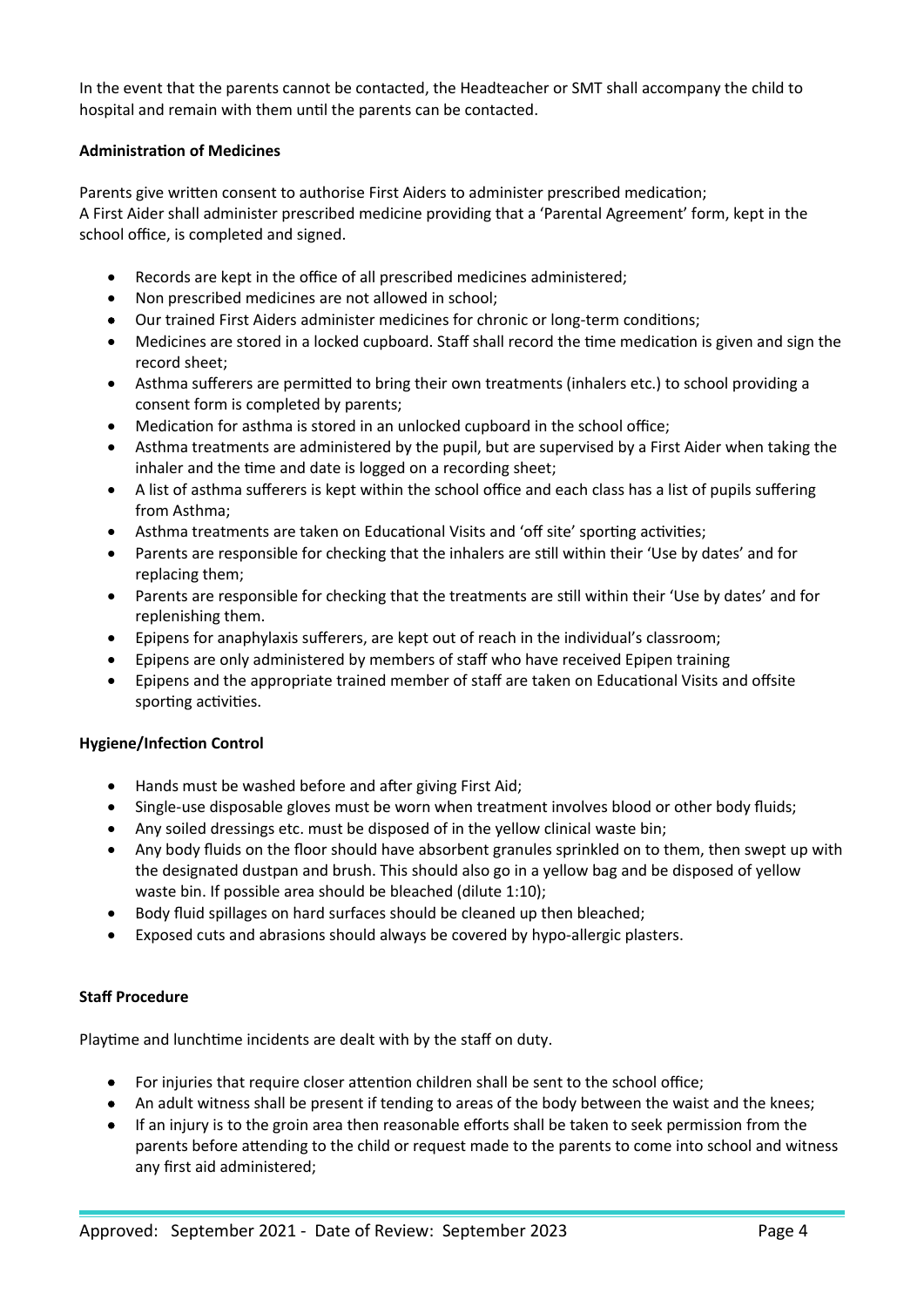If no trained first aider is present during lesson time then the child shall be accompanied either by an adult or responsible child.

# **Accidents and Injury Reporting**

Any pupil complaining of illness or who has been injured is sent to the medical room for the qualified First Aider to inspect and, where appropriate, treat or seek expert medical help if required;

- Accidents involving blood loss or blows to the head shall always be reported to First Aid Personnel;
- All accidents/injuries/head injuries/ailments and treatment shall be recorded immediately on the Administration of First Aid book kept in the main school office;
- Parents shall be notified by a note if any First Aid has been administered. A copy of the note sent home shall be kept in the school office;
- Parents shall be informed by a note of any head injury sustained;
- Parents shall be contacted by telephone if a child has received a bump to the head, or for significant incidents;
- If a staff member is concerned about the welfare of a pupil they shall contact the school office immediately. If an injury has been sustained, the pupil shall not be moved;
- Parents shall be contacted if there are any doubts over the health or welfare of a pupil;
- Admin/SMT shall contact the parents if there are any concerns about the injury, or need to send a child home through illness;
- More serious accidents or incidents of violence are recorded on 'Record of concern' forms obtainable from the school office;

Any significant injury also needs to be filled out in the Accident Book or Pupil Accident Book. This needs to be completed by the person administering First Aid and by the person who witnessed the accident. These records are normally kept for 7 years.

- In the event of a serious incident an ambulance shall be called and a member of staff shall accompany the pupil to hospital.
- Parents shall be asked to go immediately to the hospital. It may be appropriate to transport a pupil to hospital without using an ambulance.
- This is done on a voluntary basis. In such cases staff shall ensure they have specific cover from their insurance company;
- Staff shall complete the accident book for employees if they sustain an injury at work. The book can be obtained from the school office. An injured member of staff or other supervising adult should not continue to work if there is any possibility that further medical treatment is needed. The member of staff or other supervising adult concerned shall seek medical advice without delay;
- If the nature of the accident involves contacting Reporting of Injuries, Diseases & Dangerous Occurrences Regulations 1995 (RIDDOR), the Headteacher will contact them.

# **Administering First Aid off site**

First Aid provision is available at all times during school educational and sporting visits;

- A trained appointed person or First Aider shall accompany all off site visits and activities along with a suitably stocked First Aid box;
- The First Aider shall ensure that they are aware of the contents of the First Aid box and its location at all times throughout the visit;
- All adults present on the visit shall be made aware of the arrangements for First Aid;
- In the event of an accident or other incident on a trip, the trip leader is responsible for ensuring the health and safety of the injured child and the rest of the party;